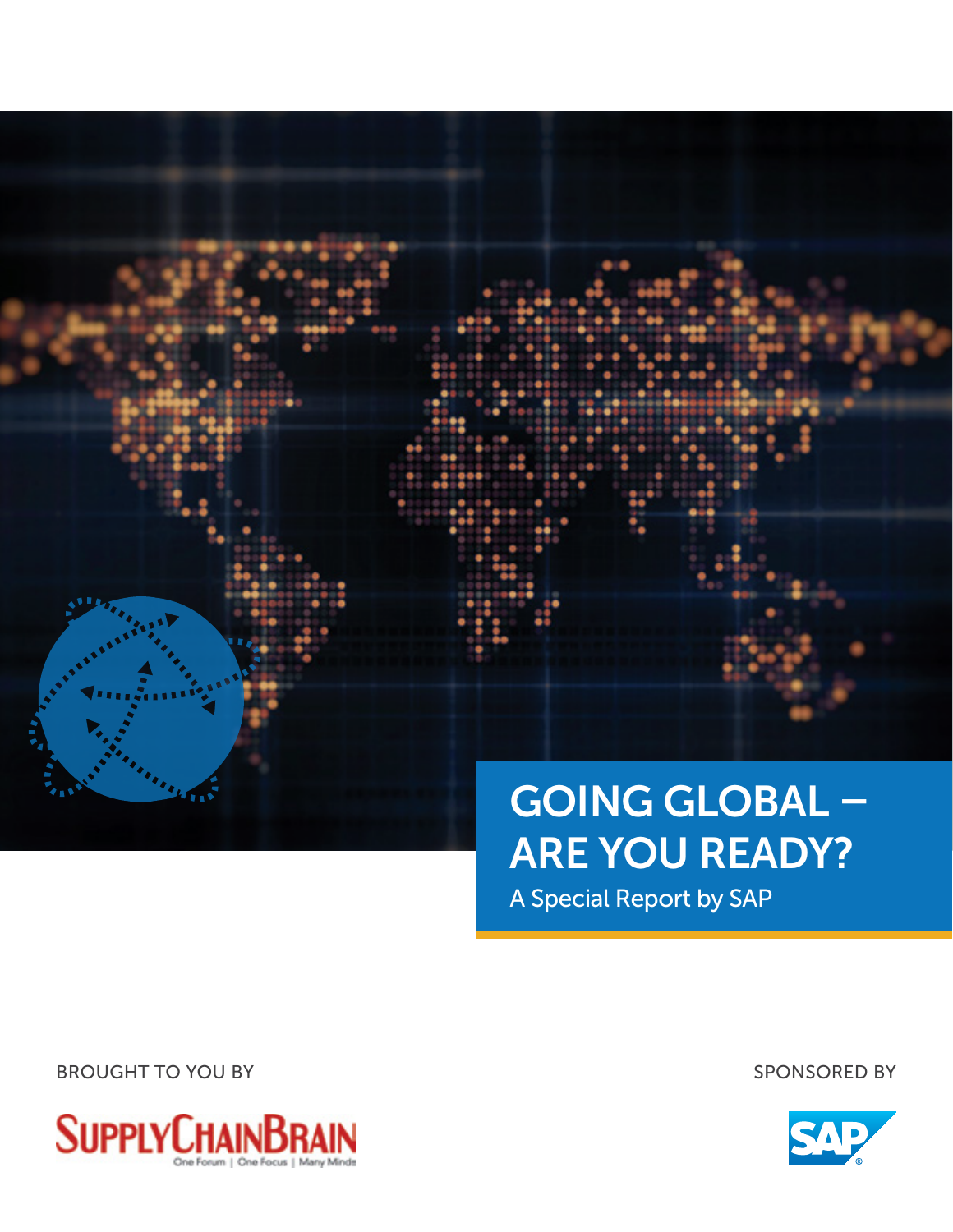It's the best of times to take your business global. It's the worst of times to take your business global. With apologies to Charles Dickens, we are living in roilingly uncertain times when it comes to global trade, driving both risks and opportunities as high as they've ever been. Further, the disadvantages of staying safely domestic are rising. Most manufacturers and retailers who want to remain competitive will simply *have* to expand their businesses internationally. E-commerce has made borders virtually disappear for consumers; a 21st-century phenomenon they have embraced with eagerness. They buy products from all over the globe with the click of a mouse, and they expect prompt delivery. If you're not going global, you can be sure your competitors are.

Even if you're not in the business of delivering finished goods across borders, efficiencies in transportation and supply chain management, combined with fluctuations in economic fortunes around the world, mean even companies selling exclusively domestically are nevertheless almost certain to be sourcing raw materials, parts and finished product from an ever-changing roster of overseas providers. So, of course, the problem for the makers and sellers of goods is that borders are just as solid as they ever were when it comes to moving physical cargo around – be it inbound or outbound. For a shipper, the world is not at all how it looks on the internet.

**Globalization 2.0** This is not the time to be putting your head in the sand, tempting as it may be. We've been hearing about globalization for decades now, yes, but we're now in a new phase the business community is referring to as Globalization 2.0. As Fortune Magazine pointed out last year in an article titled "The most admired companies are more global than ever":

> "The International Monetary Fund predicts that, by 2050, only three of the top 10 world economies will be in the West – U.S., Germany and the U.K. To exploit opportunities, companies will need to increase local participation in strategic and operational decisions."

> But going global is tricky. A Harvard Business Review June 2015 article by three strategic management academics, "Few Companies Actually Succeed at Going Global", advised:

> "In an analysis of 20,000 companies in 30 countries, we found that companies selling abroad had an average Return on Assets (ROA) of *minus* 1 percent as long as *five years* after their move. It takes 10 years to reach a modest +1 percent and only 40 percent of companies turn in more than 3 percent."

Kevin McCollom, Global Solution Vice President, SAP Governance, Risk & Compliance in Palo Alto, CA, says enterprises tend to hover between a glass-half-full and glass-half-empty attitude to globalization. "Change allows some to move ahead of the pack and causes others to fall behind," said McCollom. "They also see it's the greatest time of uncertainty and risk in the lives of their organization. Trade policy and legislation is being upended in the entire developed economy." Top of mind right now is the surprising Brexit vote in the UK in June to leave the Economic Union. "I don't think people fully grasp the scope and gravity of Brexit," warned McCollom. "It's going to reform the trading block of 400m people in some of the most developed economies in the world." Another trade-related shift in the news right now is the possible re-configuring of the Trans-Pacific Partnership (TPP) trade agreement. Given that much of the product sold in the U.S. is made in Asia, and that consumer markets in the region, such as China, are expanding more than 5 percent per year, this, too, presents problems—and opportunity.

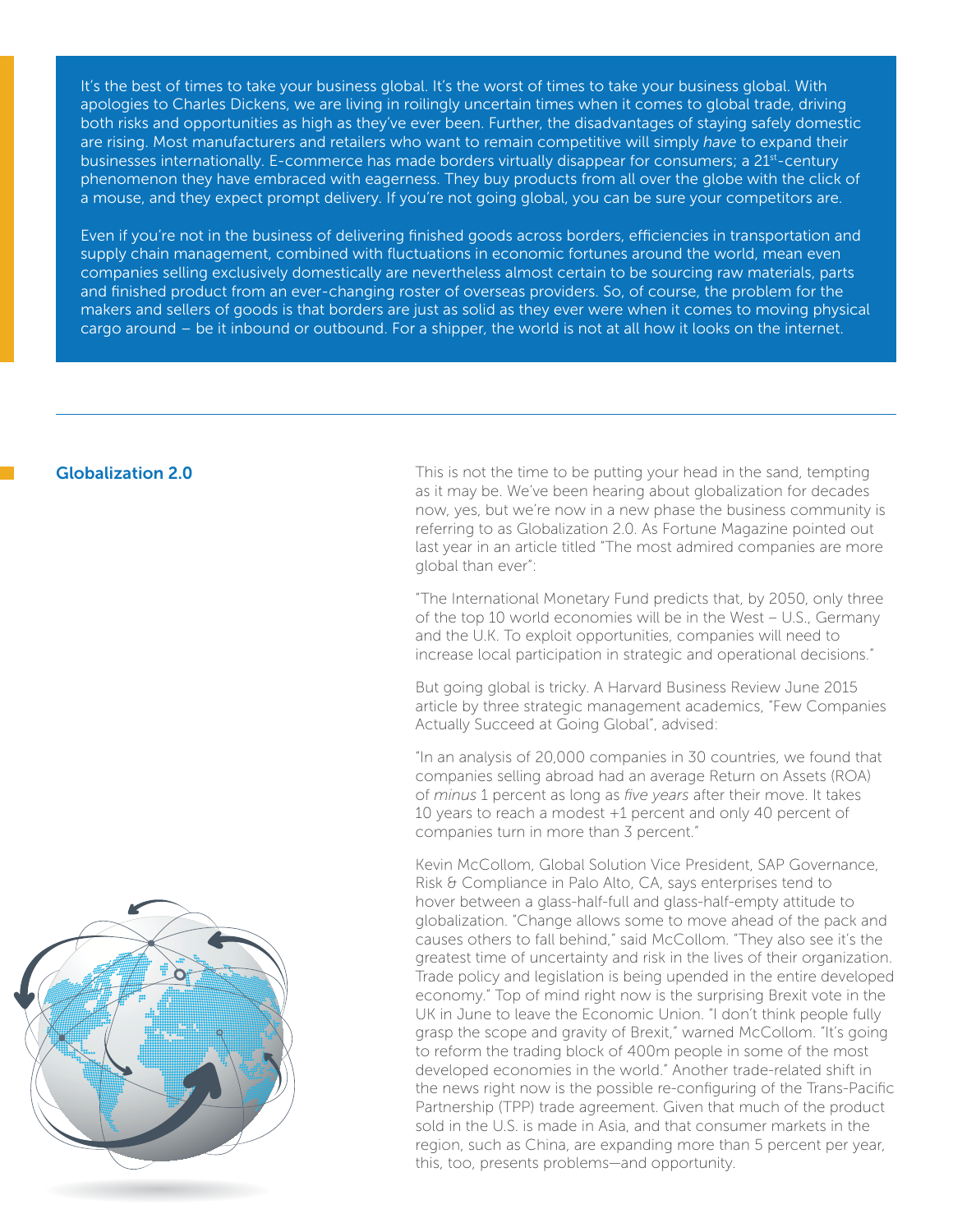## Exports are trickier than imports

All the while, the main challenge for most companies is in shifting to cross-border exports. Claire Callahan, Director of Solution Engineering at SAP in Chicago says many companies already practiced in the art of importing from overseas simply don't understand how very different exports can be. They've never had to think about sanctioned party screening, for example. Callahan explains: "They'll say: 'I can't sell to that person? I can't send a lawnmower to Iran? I'm not a defense contractor! Why does it matter?' Well, it does matter."

For all but the smallest of companies, the complexity of complying with global export controls requires automation. The days when the multiple details could be tracked and managed via Excel spreadsheets are long gone.

Kevin Riddell, International Logistics Manager North America for Tremco, a manufacturer of chemical construction products based in Cleveland, uses SAP's Global Trade Services solution to manage compliance with Customs and sanctioned party screening, as well as to derive the greatest benefits from free trade agreements and other duty-minimizing legislation. Using SAP GTS does more than simply take paperwork off his desk. "It's more than efficiency," Riddell explained. "It would be impossible to do compliance without automation. I defy anyone who says they do it manually, because it's too great a task." Riddell added that, because the rules are updated automatically, there's been a huge increase in accuracy, as well as the other, obvious benefits.

Among these, of course, is avoidance of penalties when compliance goes wrong. Companies that are audited for trade agreement compliance experience a financial impact in the form of fines that can be twice the duty in cases of negligence. If fraud is determined, those fines can go up to the value of the goods. And, in terms of sanctions – for example trading with parties considered to be dangerous to national security interests – or failing to apply for the correct Department of Commerce export licenses, there is the real danger of jail time.

The ever-changing roster of trade rules and other regulations means compliance is a moving target; requiring skills and manpower that are not in the core competency or budget of most shippers. Derek Abramovitch, partner and Vice President of Business Development at Vigilant Global Trade Services, which provides compliance process outsourcing services in support of shippers leveraging SAP and other software companies' Global Trade Management(GTM) systems, said that even government agencies struggle to provide companies with guidance or tools to keep up to date with ever-changing rules. "Part of the challenge is that governmental agencies such as BIS (the U.S. Bureau of Industry and Security) - which administers and enforces export control regulations -and OFAC (The Office of Foreign Assets Control) - which administers and enforces economic and trade sanctions - are not really taking into consideration the operational impact or challenges on Companies when implementing changes to their respective regulations." He points to OFAC's trade sanctions of the 50 percent rule as applied against certain commercial entities in Russia, for example. "It is difficult for companies to follow the 50 percent rule (that an entity is blocked if one or more blocked persons directly or indirectly owns a 50 percent or greater interest in the entity, whether individually or in the aggregate) to determine if a company is on the list, or owns more than 50 percent of a company, because the situation can be fluid, ownership is not

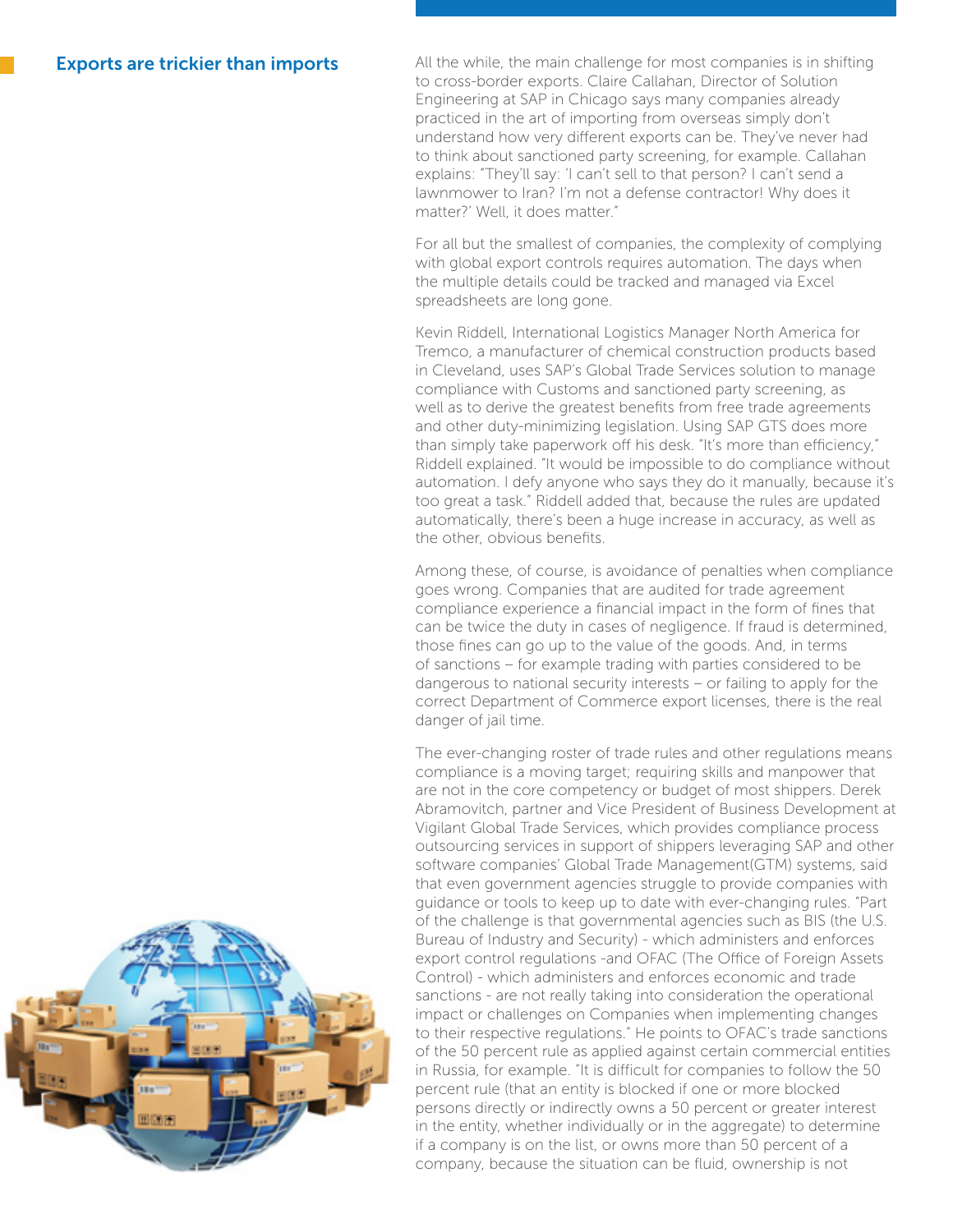necessarily public information, and it's hard to keep up," observed Abramovitch. "There's a gap between understanding how to apply the changes and remain compliant based on guidance from the government. The challenge is even greater for companies that have not implemented technology to handle the constantly changing nature of these rules."

# Internal barriers to compliance excellence

The result is that many shippers either delay shipments while they figure out compliance, with the consequent negative results on commercial relationships and competitive advantage, or expose themselves to fines and other sorts of delays by simply taking a fingers-crossed approach. "A lot of companies are placing their trust in agents and brokers, but there's a big difference between classifying something correctly and just grabbing a code," said Abramovitch. "We are amazed at the number of Fortune 1000 companies who have no idea what they're doing with compliance; who barely realize Canada is not the U.S. and therefore an international shipment."

Abramovitch compares trade compliance management to insurance. "You don't buy it to increase profitability or swell revenue; you buy it to mitigate risk and remain compliant," he points out. "If you buy the wrong insurance, it cripples you. If you're not clearing shipments in good time, if you're getting held up at Customs, the impact on the supply chain is very real."

Abramovitch points out that there is an eternal struggle between shippers' internal departments over these considerations. "It's the tug between sales, who have just sold something, and legal, who won't ship it until they've checked it out thoroughly," he said. "You don't want to be the area that holds things up."

As anyone involved with supply chain management knows, there's a constant tension between the vested interests of R&D, procurement, marketing, sales, legal, manufacturing… all of which have their demands and effects on supply chain decisions and outcomes. Meanwhile, the wheels are spinning ever faster, with more customers demanding faster delivery, often on the basis of lean inventory management, while decisions about sourcing can be required practically overnight.

Said Callahan: "Companies are becoming more savvy now. They realize that, when they have different supplier opportunities in different parts of the world, they need to first consider duty costs, trade agreements and so on. So they realize there are risks they need to consider, but also opportunities."

Failure to bring sophisticated tools to these assessment functions can really hurt competitiveness, she warned. "There's money being left on the table, because the administrative burden in a manual environment is too high," she said. "Companies aspire to do better, but they need a tool to help them."

She pointed out that many U.S.-based companies are shifting to selffiling compliance paperwork, and managing Customs filing in-house, where previously they have tended to rely on brokers. "They've just been throwing this into that bucket of freight costs," she said. "But now, they're hiring people who come from the brokerage industry